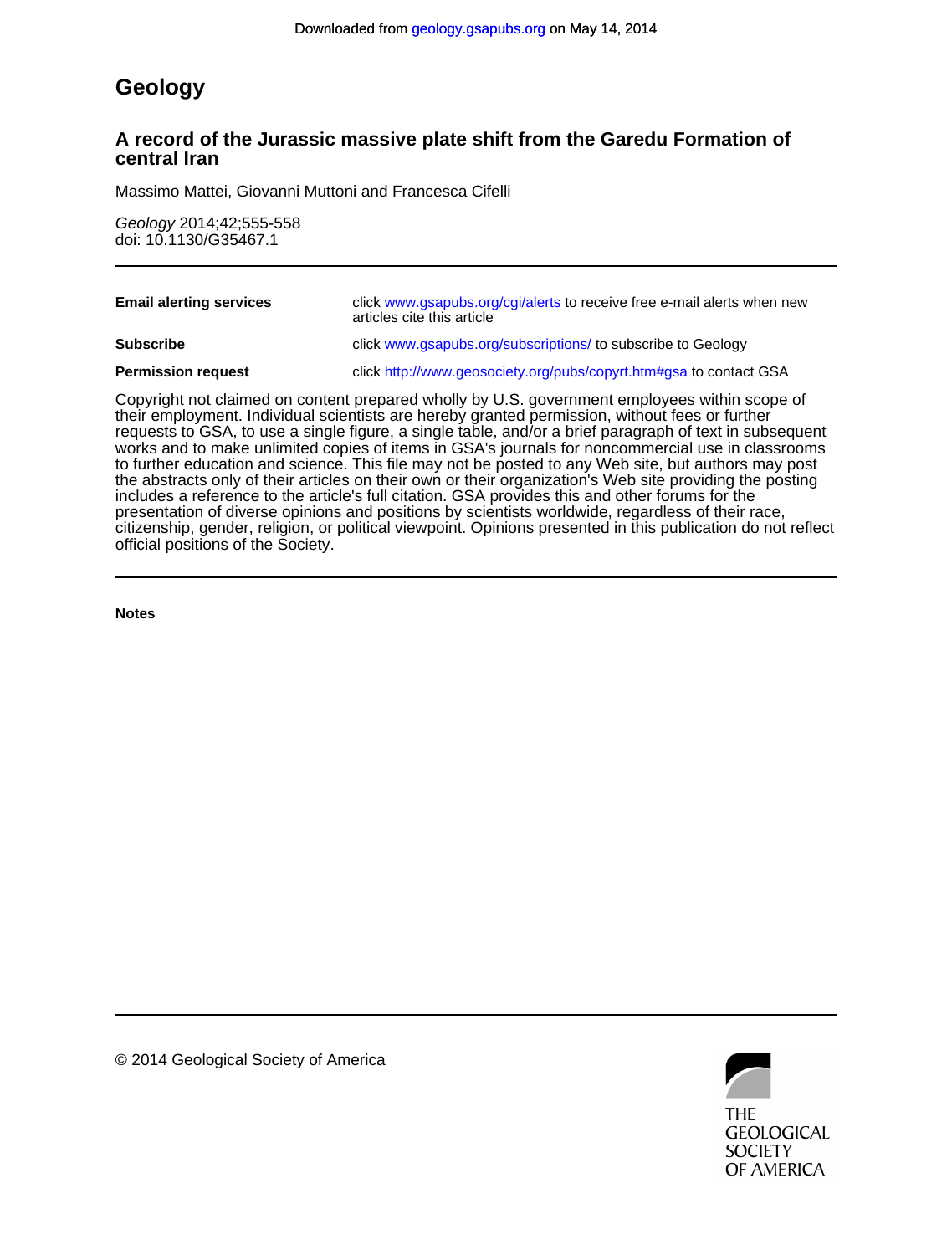# A record of the Jurassic massive plate shift from the Garedu Formation of central Iran

### Massimo Mattei<sup>1</sup>, Giovanni Muttoni<sup>2</sup>, and Francesca Cifelli<sup>1</sup>

1Dipartimento di Scienze, Università degli Studi Roma Tre, 00146 Rome, Italy 2 Dipartimento di Scienze della Terra 'A. Desio', Università degli Studi di Milano, 20133 Milan, Italy, and Alpine Laboratory of

Paleomagnetism, 12016 Peveragno (CN), Italy

#### **ABSTRACT**

**Modern generations of apparent polar wander paths (APWPs) show the occurrence in North American and African coordinates of a major and rapid shift in pole position (plate shift) during the Middle to Late Jurassic (175–145 Ma) that alternative curves from the literature tend to underestimate. This Jurassic massive polar shift (JMPS), of vast and as-yet unexplored paleogeographic implications, is also predicted for Eurasia from the North Atlantic plate circuit, but Jurassic data from this continent are scanty and problematic. Here we present paleomagnetic data from the Kimmeridgian–Tithonian (upper Jurassic) Garedu Formation of Iran, which was part of Eurasia since the Triassic. Paleomagnetic component directions of primary (pre-folding) age indicate a paleolatitude of deposition that is in excellent agreement with the latitude drop predicted for Iran from APWPs incorporating the JMPS. Moreover, we show that paleolatitudes calculated from these APWPs, used in conjunction with simple zonal climate belts, better explain the overall stratigraphic evolution of Iran during the Mesozoic. As Iran drifted from the tropical arid belt to the mid-latitude humid belt in the Late Triassic, carbonate platform productivity stopped while widespread coal-bearing sedimentation started, whereas as Iran returned to arid tropical latitudes during the JMPS, carbonate platform productivity and evaporitic sedimentation resumed. These results illustrate (1) the potent, but often neglected, control that plate motion (continental drift and/or true polar wander) across zonal climate belts exerts on the genesis of sedimentary facies; and (2) the importance of precisely controlled paleogeographic reconstructions for tectonic interpretations, especially during times of fast plate motion like the Jurassic. As a suggestion for future research, we predict that the adoption of Eurasian reference paleopoles incorporating the JMPS may lead to a reconciliation (or reinterpretation) of existing geologic and paleomagnetic data regarding the deformation history of central Asia.**

#### **INTRODUCTION**

A recent global apparent polar wander path (APWP) based on a compilation of inclination flattening–free paleomagnetic poles from North America and other continents (Kent and Irving, 2010) shows the existence of a previously undetected, major polar shift (plate shift) of ∼30° from high latitudes at 160 Ma in the Oxfordian (Late Jurassic; time scale of Walker et al., 2012) to lower latitudes by the end of the Jurassic at 145–140 Ma (Fig. 1A). A recent compilation of flattening-free paleomagnetic poles from Adria (the African promontory) and Africa shows a polar shift of similar magnitude between ca. 183 Ma (near the Pliensbachian-Toarcian boundary) and ca. 151 Ma (early Tithonian) (Muttoni et al., 2013). This Jurassic massive polar shift (JMPS) is associated with high plate velocities,  $\sim$ 20 cm/yr, as deduced for Africa from the Kent and Irving (2010) APWP (Fig. 1B). Previous APWPs from the literature (e.g., Besse and Courtillot, 2002, 2003; Torsvik et al., 2012) show instead less pronounced decreases in pole paleolatitudes (Fig. 1A) and no substantial variations of plate velocity (Fig. 1B) during the Middle to Late Jurassic, possibly as the result of the inclusion in these compilations of sparse and lesser quality Juras-

sic paleopoles from Europe (Kent and Irving, 2010; Muttoni et al., 2013).

The implications of the JMPS for global paleogeography and the overall distribution of paleolatitude-sensitive sedimentary facies are potentially vast. While the western margin of the North American craton underwent rapid increases of paleolatitude of as much as 20°, locations in Africa drifted southward by similar amounts and rates; for example, Adria drifted from the mid-latitude temperate belt in the Early Jurassic to subequatorial paleolatitudes conductive to chert deposition in the Late Jurassic (Muttoni et al., 2005, 2013). The Atlantic plate circuit would also predict (variable) decreases in paleolatitude during the JMPS for the southern margin of Eurasia, which was attached to North America until the Cenozoic opening of the North Atlantic Ocean. However, reliable paleomagnetic data from Eurasia are lacking for this time interval, with the exception of data from Crimea indicating low paleolatitudes (Meijers et al., 2010), in apparent agreement with the JMPS prediction.

We present new paleomagnetic data from the Garedu Formation, of Late Jurassic age, from central Iran (Fig. 2), which is considered a lithospheric block attached to Eurasia since the Late Triassic (Muttoni et al., 2009a, 2009b; Zanchi et al., 2009). The Garedu Formation represents a critical testing field for the JMPS hypothesis because previous paleomagnetic data yielded contradictory paleolatitude estimates (Wensink, 1982; Soffel et al., 1989). We show that our results are in full agreement with a rapid southward motion of the Eurasian plate compatible with the JMPS, and that paleolatitudes derived from AP-WPs incorporating the JMPS (Kent and Irving,



**Figure 1. A: Latitudes of paleomagnetic poles from different apparent polar wander paths (AP-WPs) from the literature, in African coordinates; drop of pole latitude during Jurassic massive polar shift (JMPS; within gray vertical band) is evident in the Kent and Irving (2010) and Muttoni et al. (2013) APWPs. B: Velocity of African plate calculated from different APWPs; high plate velocity characterizes the JMPS, especially according to the Kent and Irving (2010) APWP. L—late; M—middle; E—early.**

L © 2014 Geological Society of America. For permission to copy, contact Copyright Permissions, GSA, or editing@geosociety.org. **555** GEOLOGY, June 2014; v. 42; no. 6; p. 555–558; Data Repository item 2014193 | doi:10.1130/G35467.1 | Published online 15 April 2014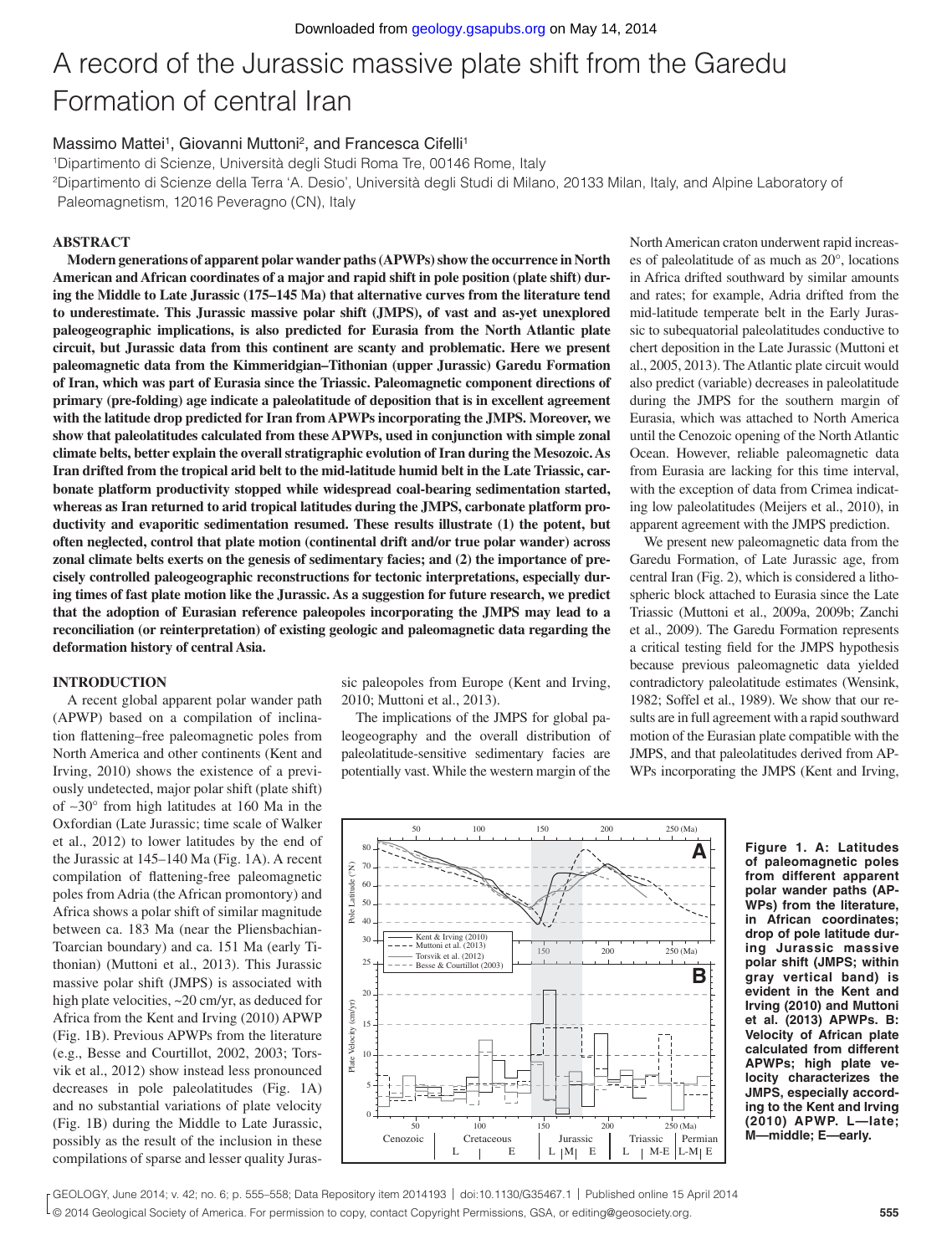

**Figure 2. Tectonic sketch map of Iran. Black—Mesozoic ophiolites; hachures—ophiolites and metamorphic rocks related to Cimmerian orogeny. For a geologic map of study area, see Figure DR1 (see footnote 1).** 

2010; Muttoni et al., 2013) more effectively explain the overall evolution of climate-sensitive sedimentary facies of Iran during the Jurassic.

#### **GEOLOGY AND PALEOMAGNETISM**

The Garedu Formation crops out in the Tabas area of central Iran (Fig. 2) at the core of a north-northeast–trending syncline extending for more than 80 km along the western margin of the Shotori Range (Fig. DR1 in the GSA Data Repository<sup>1</sup>). The Garedu Formation comprises several hundred meters of red conglomerates, sandstones, siltstones, and shales of fluvial channel and flood-plain origin, intercalated with shallow-marine gray limestones (Ruttner et al., 1968), and overlies the Callovian–early Kimmeridgian marine carbonates of the Esfandiar Limestone. In the study area, the Garedu Formation is sealed by conglomerates attributed to the Paleocene Kerman Formation (Ruttner et al. 1968), but elsewhere in central Iran, marine carbonate platform and shallow basinal sediments were deposited as consequence of a generalized Early Cretaceous transgression (Wilmsen et al., 2005). The Garedu Formation is attributed to the Kimmeridgian–Tithonian (Late Jurassic, ca. 157–145 Ma) based on (sparse) marine fossils and stratigraphic relationships with underlying and overlying strata (Wilmsen et al., 2003; Seyed-Emami et al., 2004; Wilmsen et al., 2005).

We sampled for paleomagnetism nine sites in red marls and siltstones from the two limbs of the syncline. A total of 86 cylindrical core specimens (1 specimen = 1 sample) was subjected to

thermal demagnetization in steps of 50–10 °C from room temperature to a maximum of 690 °C, and the natural remanent magnetization was measured after each demagnetization step with a 2G Enterprises cryogenic magnetometer. Standard least-square analysis was used to calculate magnetic component directions from vector end-point demagnetization diagrams, and standard Fisher statistics were used to compute site and overall mean directions. Component directions with maximum angular deviation >15° were rejected. Rock-magnetic analyses on representative samples from the studied sites were performed (by Cifelli et al., 2013) and used to indicate the presence in the Garedu Formation of a dominant high-coercivity magnetic phase with maximum unblocking temperatures of  $~\sim$ 670 °C, interpreted as hematite.

Thermal demagnetization analyses indicate the occurrence in most of the specimens of initial A component directions isolated between room temperature and  $~180-280~^{\circ}\text{C}$  (occasionally to 400 °C) and oriented north and steeply down in in situ (geographic) coordinates (Fig. DR2) with a mean direction (declination = 353.9°, inclination = 51.7°,  $\alpha_{.05}$  = 7.0°, k = 55, N = 9 sites) that is broadly aligned along the geocentric axial dipole field direction expected at the sampling area. After correction for bedding tilt, these A component site-mean directions become more scattered, with a negative fold test (minimum ζ1 at 6% of complete unfolding) according to McFadden (1990).

After removal of this initial viscous overprint, 78% of the samples show the presence of intermediate B component directions isolated up to 580 °C (Figs. DR2a–DR2h) or occasionally 620–660 °C (Figs. DR2i and DR21), and oriented northwest and down in in situ coordinates. Site-mean B component directions are clustered in in situ coordinates, while after correction for bedding tilt, they become sensibly more scattered, with a negative fold test (minimum ζ1 at 0% of complete unfolding) according to McFadden (1990) (Fig. 3A; Table DR1), suggesting that they originated from a post-folding remagnetization event of normal polarity, possibly associated with the Cretaceous deformation phase described by Ruttner et al. (1968).

A well-defined characteristic Ch component is observed in 59% of the samples from eight sites at higher temperatures from 480 to 620 °C to ~670 °C (Fig. DR2). Site-mean Ch component directions are scattered in in situ coordinates, while after correction for bedding tilt, they cluster either to the northwest and down (sites GA01–GA03 and GA08) or southeast and up (sites GA04–GA06 and GA09) (Fig. 3A; Table DR1). Based on the presence of normal and reverse magnetic polarities, which show a positive reversal test classified as Rc ( $\gamma_0 = 15.9^\circ$ ;  $\gamma_c = 19.8^\circ$ ) according to McFadden and McElhinny (1990), and a fold test that is positive at 99% level of confidence (McFadden, 1990), we consider this high-temperature Ch component as primary in origin and acquired during (or shortly after) deposition of the Garedu Formation.

Previous studies yielded discrepant paleomagnetic results from the Garedu Formation. Wensink (1982) obtained characteristic component directions of high inclination, interpreted as pre-folding in age (albeit with an inconclusive fold test; Wensink 1982), that we argue probably represent a record of the post-folding, high-inclination B component magnetizations we also identify. Soffel et al. (1989) isolated, at sites located to the northeast of the study area (Fig. 2), characteristic component directions of dual polarity that are similar to the pre-folding, low-inclination characteristic component directions of this study. Inclusion of these results yields an overall mean characteristic component direction based on 12 sites (Fig. 3A; Table DR1) that indicates a paleolatitude of  $10^{\circ}$ N  $\pm$  5° for the deposition of the Garedu Formation in the Kimmeridgian–Tithonian. This paleolatitude could be underestimated because of sedimentary inclination shallowing. A formal elongation-inclination test is hampered by the limited sample size (Tauxe et al., 2008). The flattening factor was therefore calculated using the anisotropy of isothermal remanence (Kodama, 2012) on three representative samples of the Garedu Formation, using individual particle anisotropy for hematite of 1.37 (Bilardello and Kodama, 2010). The measured flattening factor is between 0.92 and 0.85 (average of 0.89), and indicates a corrected paleolatitude of deposition of ~12°N.

#### **PALEOGEOGRAPHIC IMPLICATIONS**

We calculated the paleolatitudes expected at a nominal point in central Iran (34.5°N, 57.2°E) from several published APWPs (Besse and Courtillot, 2003; Kent and Irving, 2010; Torsvik et al., 2012; Muttoni et al., 2013) migrated to Arabian and Eurasian coordinates (Table DR2). Previous paleomagnetic data indicate that the Iranian

<sup>1</sup> GSA Data Repository item 2014193, Figure DR1 (geological map of the study area), Figure DR2 (vector end-point demagnetization diagrams), Table DR1 (paleomagnetic data from the Garedu Formation), and Table DR2 (apparent polar wander paths), is available online at www.geosociety.org/pubs/ft2014 .htm, or on request from editing@geosociety.org or Documents Secretary, GSA, P.O. Box 9140, Boulder, CO 80301, USA.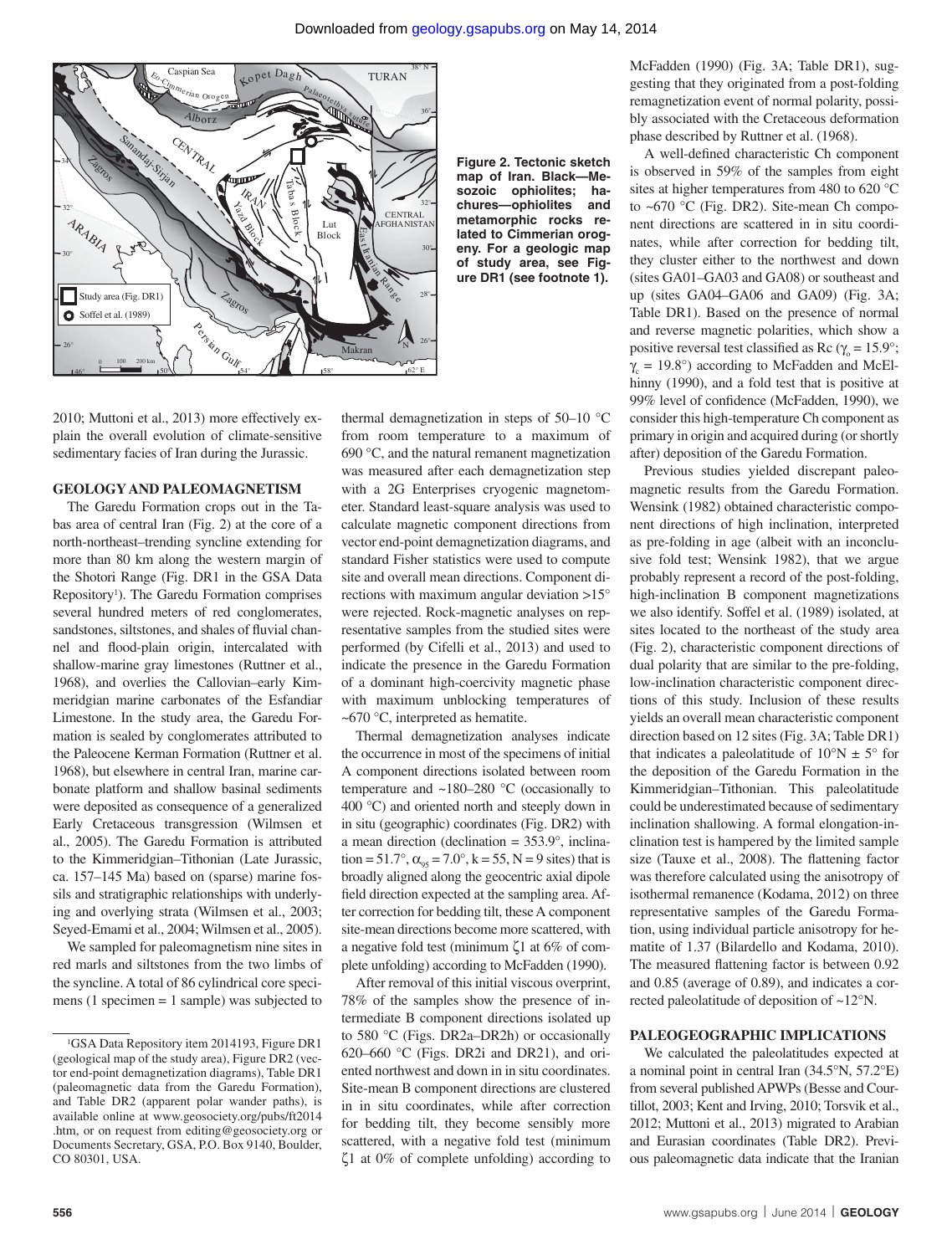

**Figure 3. A: Equal area projections of post-folding B and pre-folding Ch component sitemean directions (violet symbols) of the Garedu Formation in tilt-corrected and in situ coordinates; closed symbols represent down-pointing directions, open symbols represent up-pointing directions. Dec.—declination; Inc.—inclination. B: Paleolatitudes derived from paleomagnetic data from Iran in conjunction with paleolatitudes expected for central Iran from different apparent polar wander paths (APWPs) from the literature are**  used to investigate the influence of continental drift across standard zonal climate belts **(green—humid; yellow—arid). APWPs incorporating Jurassic massive polar shift (Kent and Irving, 2010; Muttoni et al., 2013) neatly explain overall architecture of climate-dependent sedimentary facies of Iran. L—late; M—middle; E—early. See text for discussion.** 

block was located close to the Arabian margin of Gondwana in the Paleozoic, drifted off this margin, and attained subequatorial paleolatitudes in the late Permian–early-Early Triassic, and approached the Eurasian margin by the late-Early Triassic (Fig. 3B). Subsequently, the Iranian block maintained Eurasian affinity, as deduced from Late Triassic and Cretaceous data (Muttoni et al., 2009a, 2009b). The post-folding B component directions of this study, probably acquired during a Cretaceous remagnetization event, yield a mean paleolatitude that confirms the Eurasian affinity of Iran in the Cretaceous (Gb in Fig. 3B).

A corrected paleolatitude of  $12^{\circ}N$  ( $\pm$ ~5°) for the deposition of the Garedu Formation in the Kimmeridgian–Tithonian (Gc in Fig. 3B) is in better agreement with the low paleolatitude predicted for Eurasia by APWPs incorporating the JMPS (Kent and Irving, 2010; Muttoni et al., 2013) than with the paleolatitude predicted by curves displaying less pronounced polar wandering over the Jurassic (Besse and Courtillot, 2002, 2003; Torsvik et al., 2012) (Fig. 3B).

The ability of APWPs incorporating the JMPS to predict paleolatitudes can also be gauged by correlating climate sensitive sedimentary facies with zonal climate belts that have proven relatively stable with respect to latitude, even for variable  $pCO<sub>2</sub>$  levels (Manabe and Bryan, 1985). We assumed an equatorial humid belt between 5°S and 5°N, tropical arid belts extending from 5° to 30° latitude, and temperate humid belts from 30° to the latitudinal limits of our paleolatitudinal reconstruction (Fig. 3B).

The vertical sequence of climate sensitive facies changed as Iran passed from one climate belt to another. Laterites are common in the late Permian record (e.g., Leven and Gorgij, 2011),

when the Iran block crossed the equator (Muttoni et al., 2009a, 2009b) (Fig. 3B). Platform carbonates (e.g., Elikah Formation; Seyed-Emami, 2003) are widespread from the Early Triassic to near the Carnian-Norian boundary (ca. 227 Ma), when the Iran block drifted through the arid tropical belt of the Northern Hemisphere (Muttoni et al., 2009a) (Fig. 3B). Coal measures associated with highly carbonaceous, siliciclastic sediments bearing abundant plant remains (e.g., Shemshak Formation; Fürsich et al., 2005) characterize the sedimentation from the Late Triassic (ca. 227 Ma) to the Bajocian (Middle Jurassic, 168–170 Ma), when Iran, attached to Eurasia, was stationed in the mid-latitude temperate belt (Muttoni et al., 2009a) (Fig. 3B).

The demise of carbonate platform productivity and the onset of coal-bearing continental sedimentation (Elikah-Shemshak transition) are interpreted to reflect the crossing of the arid-humid zonal boundary at ~30°N; the erosion and karstification of the top of the Elikah Formation (Seyed-Emami, 2003) possibly resulted from enhanced hydrological regimes typical of the mid-latitude temperate belt rather than deformation associated with the early Cimmerian shortening (Seyed-Emami et al., 2004). A marked shift from siliciclastic deposition to reefal platform carbonates (e.g., Esfandiar Formation, Lar Formation; Wilmsen et al., 2003; Fürsich et al. 2005) occurred in the late-Middle Jurassic (Callovian, 166–165 Ma), and appears to have coincided with the drop to arid tropical latitudes during the JMPS (Fig. 3B). Conditions remained tropical-arid throughout the Kimmeridgian–Tithonian, when the Magu Gypsum Formation, a lateral equivalent of the Garedu Formation, was deposited (Wilmsen et al., 2003) (Fig. 3B).

#### **CONCLUSIONS**

Our paleolatitude estimate for the upper Jurassic Garedu Formation of Iran, based on prefolding paleomagnetic component directions of dual polarity, confirms the remarkable latitude drop predicted for Eurasia by APWPs incorporating the JMPS, a major and previously underestimated event of plate motion observed in independent paleomagnetic data sets from different plates (North America, Africa, Eurasia; Kent and Irving, 2010; Muttoni et al., 2013; this study). Paleolatitudes predicted by APWPs incorporating the JMPS adequately explain the distribution of climate-sensitive sedimentary facies of Iran under the assumption of simple zonal climate belts. The switch from carbonate platform to coal-bearing sedimentation in the Late Triassic represents the crossing of the aridhumid zonal boundary at ~30°N, whereas the return to carbonate platform deposition in the late-Middle Jurassic appears to coincide with the drop to arid tropical latitudes during the JMPS.

Had we used alternative APWPs from the literature for comparison with data from the